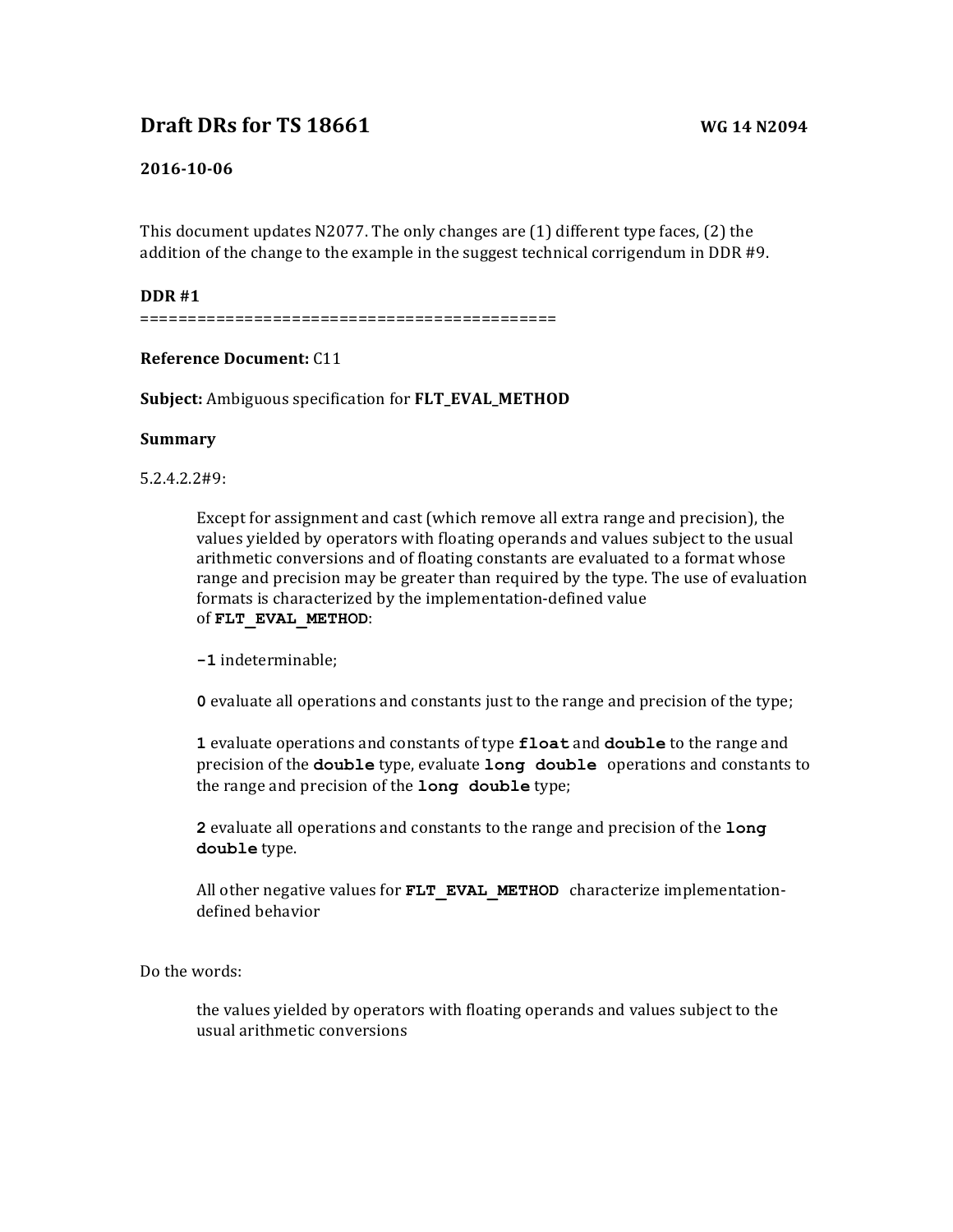in the first sentence mean the same as:

Interpretation 1: the values yielded by operators with: (a) floating operands and (b) values subject to the usual arithmetic conversions

or:

Interpretation 2: (a) the values yielded by operators with floating operands and  $(b)$ the values subject to the usual arithmetic conversions?

Interpretation 2 is problematic because the evaluation methods pertain only to operators that return a value of floating type, not to, for example, the relational operators with floating operands. Nor do they apply to all values subject to the usual arithmetic conversions, and so (b) doesn't add anything. Thus, reasonableness suggests Interpretation 1. However, the mention of assignment and cast (which are not subject to the usual arithmetic conversions) suggests Interpretation 2.

Interpretation 2, unlike Interpretation 1, implies that values yielded by unary operators are widened to the evaluation format. In some cases whether a unary operator is widened matters. Widening a signaling NaN operand raises the "invalid" floating-point exception. Widening an operand with a non-canonical encoding canonicalizes the encoding.

The IEC 60559 *copy* and *negate* operations are bit manipulation operations that affect at most the sign. C operations bound to these IEC 60559 operations are expected to behave accordingly, but won't if they entail widening.

Widening unary operators would introduce conversions that might affect performance but which have no benefit.

According to personal notes, this issue came up at the  $WG14$  meeting in Chicago in 2013, but was not resolved and did not result in an action item.

Recently, this issue came up again as underlying the issue raised by Joseph Myers in email SC22WG14.14278:

Suppose that with an implementation of  $C11 + TS 18661-1$ , that defines FLT EVAL METHOD to 2, you have:

```
static volatile double x = SNAN;
(void) x;
```
Suppose also that the implementation defines the "(void) x; " statement to constitute an access to volatile-qualified x.

May the implementation define that access to convert  $\boldsymbol{\mathsf{x}}$  from the format of **double** to the format of long double, with greater range and precision, that format being used to represent **double** operands in accordance with the setting of **FLT** EVAL METHOD, and thereby to raise the "invalid" exception?

That is, may a convertFormat operation be applied as part of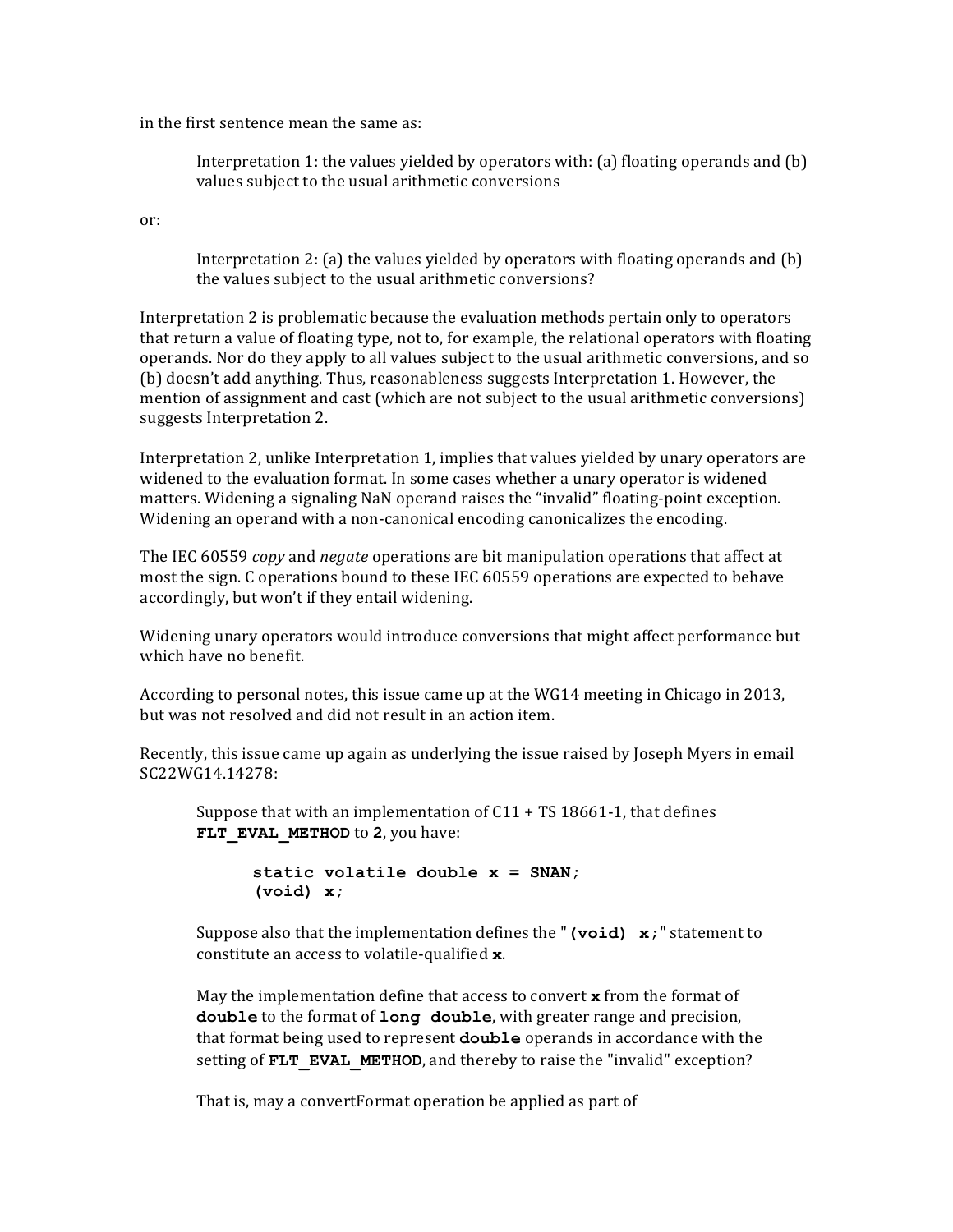lvalue-to-rvalue conversion where **FLT\_EVAL\_METHOD** implies that a wider evaluation format is in use?

Even without signaling NaNs, the issue can apply to the case of exact underflow, which can be detected using pragmas from TS 18661-5, if the wider format has extra precision but not extra range and so exact underflow occurs on converting a subnormal value to the wider format.

The following suggested Technical Corrigendum is intended to clarify the wording in favor of Interpretation 1, which excludes widening unary operators to the evaluation format.

## **Suggested Technical Corrigendum**

In 5.2.4.2.2#9, replace:

Except for assignment and cast (which remove all extra range and precision), the values yielded by operators with floating operands and values subject to the usual arithmetic conversions and of floating constants are evaluated to a format whose range and precision may be greater than required by the type.

with:

The values of floating type yielded by operators subject to the usual arithmetic conversions and the values of floating constants are evaluated to a format whose range and precision may be greater than required by the type. In all cases, assignment and cast remove all extra range and precision.

## **DDR #2**

============================================

#### **Reference Document: C11**

**Subject:** Can DECIMAL DIG be larger than necessary?

#### **Summary**

This is about the issue raised by Joseph Myers in email SC22WG14.14285:

C11 defines **DECIMAL** DIG as "number of decimal digits, *n*, such that any floatingpoint number in the widest supported floating type with  $p_{max}$  radix *b* digits can be rounded to a floating-point number with *n* decimal digits and back again without change to the value," and then gives a formula.

Is it OK for the value of **DECIMAL** DIG to be larger than given by the formula? Such a value would still seem to meet the textual description, though being suboptimal.

This is an issue for implementing TS 18661-3 when that involves types wider than **long double**. In C11, "real floating type" means **float**, **double** or **long**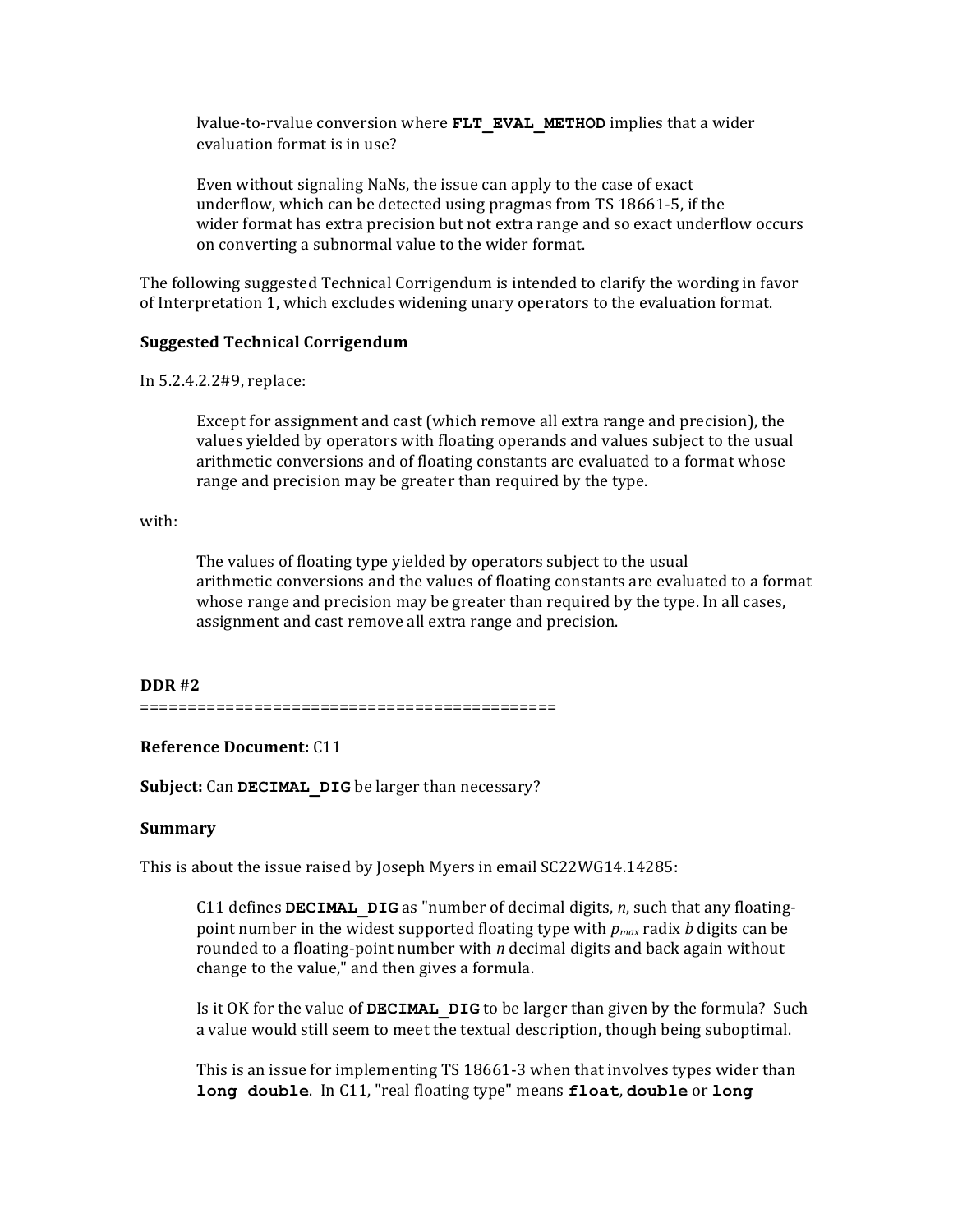**double**  $(6.2.5 \# 10)$  (and then those types plus the three complex types are defined to be the floating types). TS 18661-3 is supposed to be compatible with  $C11$ , so that an implementation can conform to both simultaneously. The definition of **DECIMAL** DIG in TS 18661-3 covers all supported floating types and nonarithmetic encodings. And that's not conditional on

**STDC WANT IEC 60559 TYPES EXT** . So in an implementation of TS 18661-3 that supports **Float128, DECIMAL** DIG must be big enough for Float128, even if STDC WANT IEC 60559 TYPES EXT is not defined when <float.h> is included. And that's only compatible with C11 (if long **double** is narrower than **Float128**) if C11 allows **DECIMAL** DIG to be larger than given by the formula.

Agreed. The current specification for **DECIMAL** DIG in TS 18661-3 is incompatible with C11, as explained.

The suggested Technical Corrigendum below allows **DECIMAL** DIG to be larger than the value of the given formula. Thus an implementation that supports a floating type wider than **long double**, for example a wide type in TS 18661-3, could define **DECIMAL** DIG to be large enough for its widest type and still conform as a  $C$  implementation without extensions.

Where **DECIMAL** DIG is used to determine a sufficient number of digits, this change might lead to conversions with more digits than needed and with more digits than would have been used without the change. However, programs wishing the minimal sufficient number of digit are better served by the type-specific macros **FLT DECIMAL DIG**, etc.

We considered the alternative of changing TS 198661-3 to make **DECIMAL** DIG dependent on **STDC WANT IEC 60559 TYPES EXT** . But this could lead to errors resulting from separately compiled parts of a program using inconsistent values of **DECIMAL** DIG.

# **Suggested Technical Corrigendum**

In 5.2.4.2.2#11, change the bullet defining **DECIMAL** DIG from:

— number of decimal digits, *n*, such that any floating-point number in the widest supported floating type with  $p_{max}$  radix *b* digits can be rounded to a floatingpoint number with n decimal digits and back again without change to the value,

 $\leq$  ... formula ...  $\geq$ 

to:

number of decimal digits, *n*, such that any floating-point number in the widest supported floating type with  $p_{max}$  radix *b* digits can be rounded to a floatingpoint number with n decimal digits and back again without change to the value, at least

< … formula … >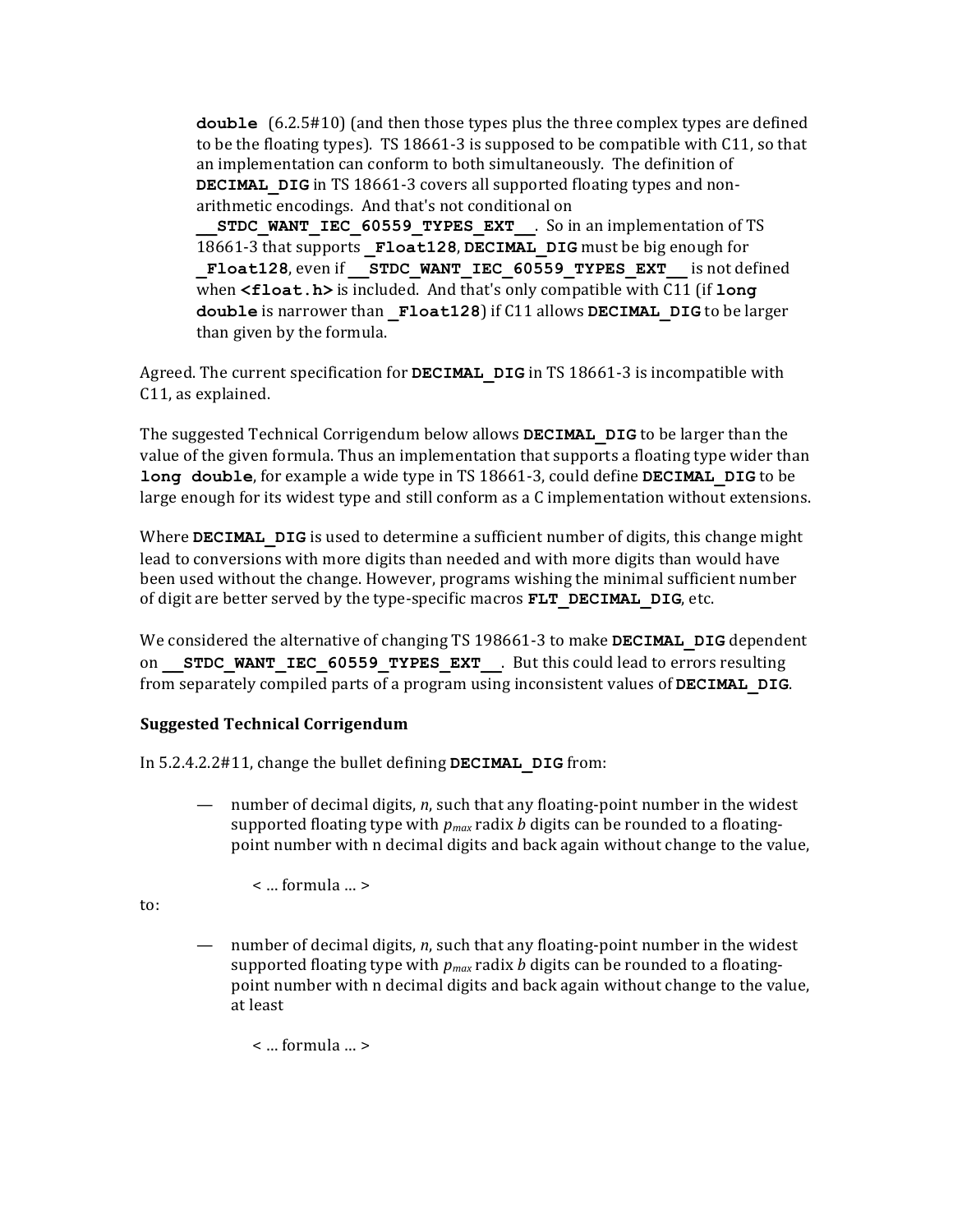**DDR #3**

============================================

**Reference Document:** Floating Point Extensions, Part 1

**Subject:** Is return of same type convertFormat or copy?

#### **Summary**

This is about the issue raised by Joseph Myers in email SC22WG14.14280:

TS 18661-1 says "Whether C assignment  $(6.5.16)$  (and conversion as if by assignment) to the same format is an IEC 60559 convertFormat or copy operation is implementation-defined, even if **<fenv.h>** defines the macro FE SNANS ALWAYS SIGNAL (F.2.1).".

Does this apply to function return, where the return type of the function is the same as the type of the expression passed to the return statement and no wider evaluation format is in use - that is, may this act as either convertFormat or copy? C11 F.6 clearly envisages that such a return statement may do a conversion to the same type in the case of wider evaluation formats. But  $6.8.6.4#3$  only refers to conversions "If the expression has a type different from the return type of the function in which it appears".

The specification, from  $F.3#3$ , quoted above is incomplete in that it doesn't cover function returns, which are not assignments or conversions as if by assignment. As currently written,  $C11 + TS18661-1$  might be read to exclude the possibility of using convertFormat in this case. A statement should be added to say that the implementation has the option to apply convertFormat to the return value. The change does not break existing implementations.

The effect of convertFormat would be that signaling NaNs would signal and noncanonical representations would be canonicalized. It is extremely unlikely that a program would depend on convertFormat not being used.

## **Suggested Technical Corrigendum**

In Clause 8, to the text for  $C$  F.3#3:

[3] Whether C assignment  $(6.5.16)$  (and conversion as if by assignment) to the same format is an IEC 60559 convertFormat or copy operation is implementation-defined, even if **<fenv.h>** defines the macro FE\_SNANS\_ALWAYS\_SIGNAL (F.2.1).

append the sentence:

If the return expression of a **return** statement is evaluated to the floatingpoint format of the return type, it is implementation-defined whether a convertFormat operation is applied to the result of the return expression."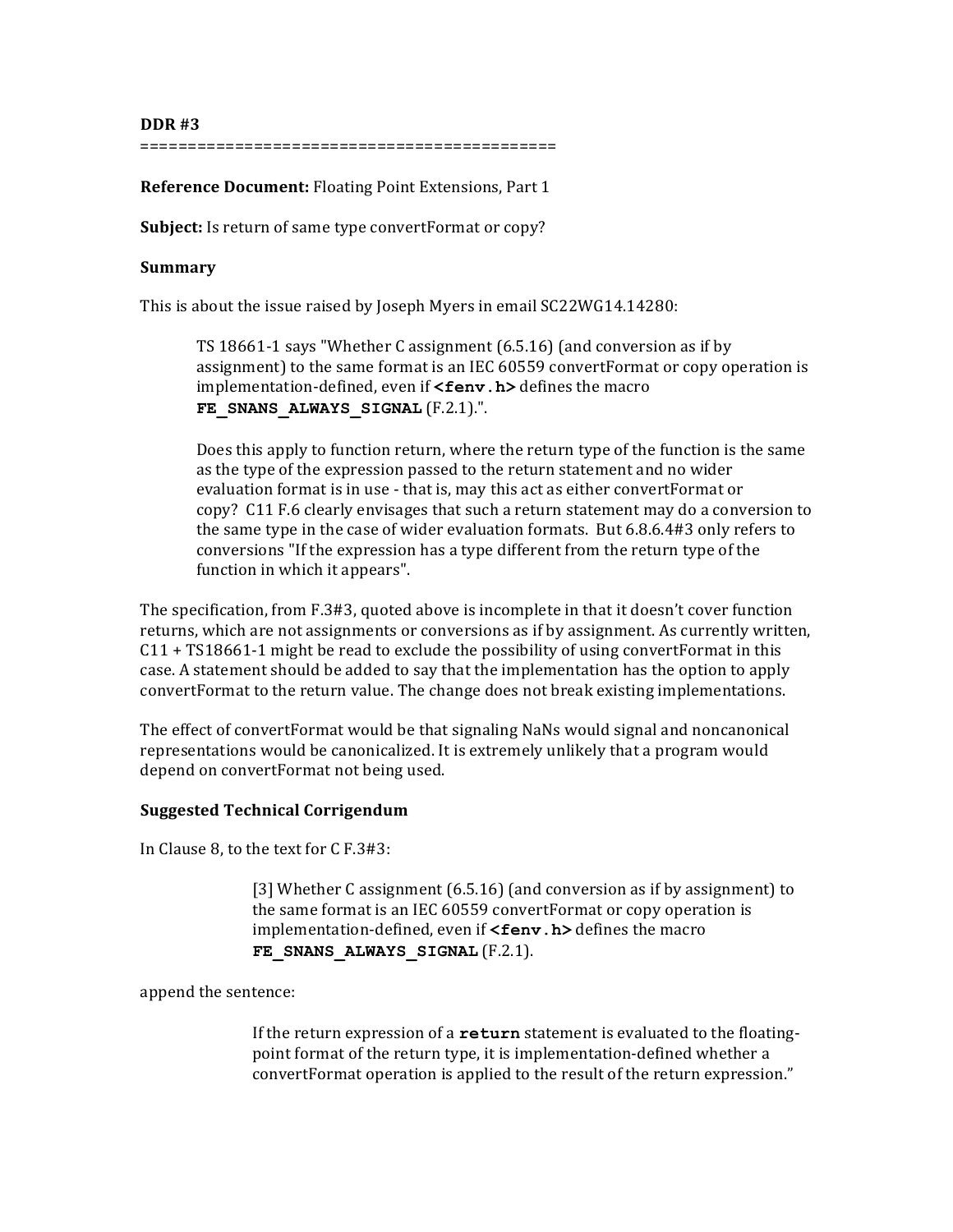At the end of Clause 8, add:

In F.3#3, attach a footnote to the wording:

Whether C assignment  $(6.5.16)$  (and conversion as if by assignment) to the same format is an IEC 60559 convertFormat or copy operation

where the footnote is:

\*) Where the source and destination formats are the same, convertFormat operations differ from copy operations in that convertFormat operations raise the "invalid" floating-point exception on signaling NaN inputs and do not propagate non-canonical encodings.

#### **DDR #4**

#### ============================================

**Reference Document:** Floating Point Extensions, Part 1

**Subject: fetestexceptflag** and exceptions passed to **fegetexceptflag**

## **Summary**

This is about the issue raised by Joseph Myers in email SC22WG14.14328:

TS 18661-1 says, for fetestexceptflag, "The value of \*flagp shall have been set by a previous call to **fegetexceptflag**.".

This contrasts with the C11 wording for fesetexceptflag, "The value of \***flagp** shall have been set by a previous call to **fegetexceptflag** whose second argument represented at least those floating-point exceptions represented by the argument **excepts**.". So what happens if more exceptions are specified in the call to fetestexceptflag than were specified in the call to **fegetexceptflag**? Then **fegetexceptflag** may or may not have stored any meaningful representation of the state of the extra exceptions being tested.

I think **fetestexceptflag** should have the same wording for this issue as **fesetexceptflag**: "whose second argument represented at least those floatingpoint exceptions represented by the argument **excepts**".

fesetexceptflag sets global state, typically a hardware register, whereas fetestexceptflag just reads a variable. It seems more important to avoid spurious data in the former.

Still, there's no utility in testing spurious flag settings, and placing the same restrictions on fetestexceptflag as on fesetexceptflag might be less error prone.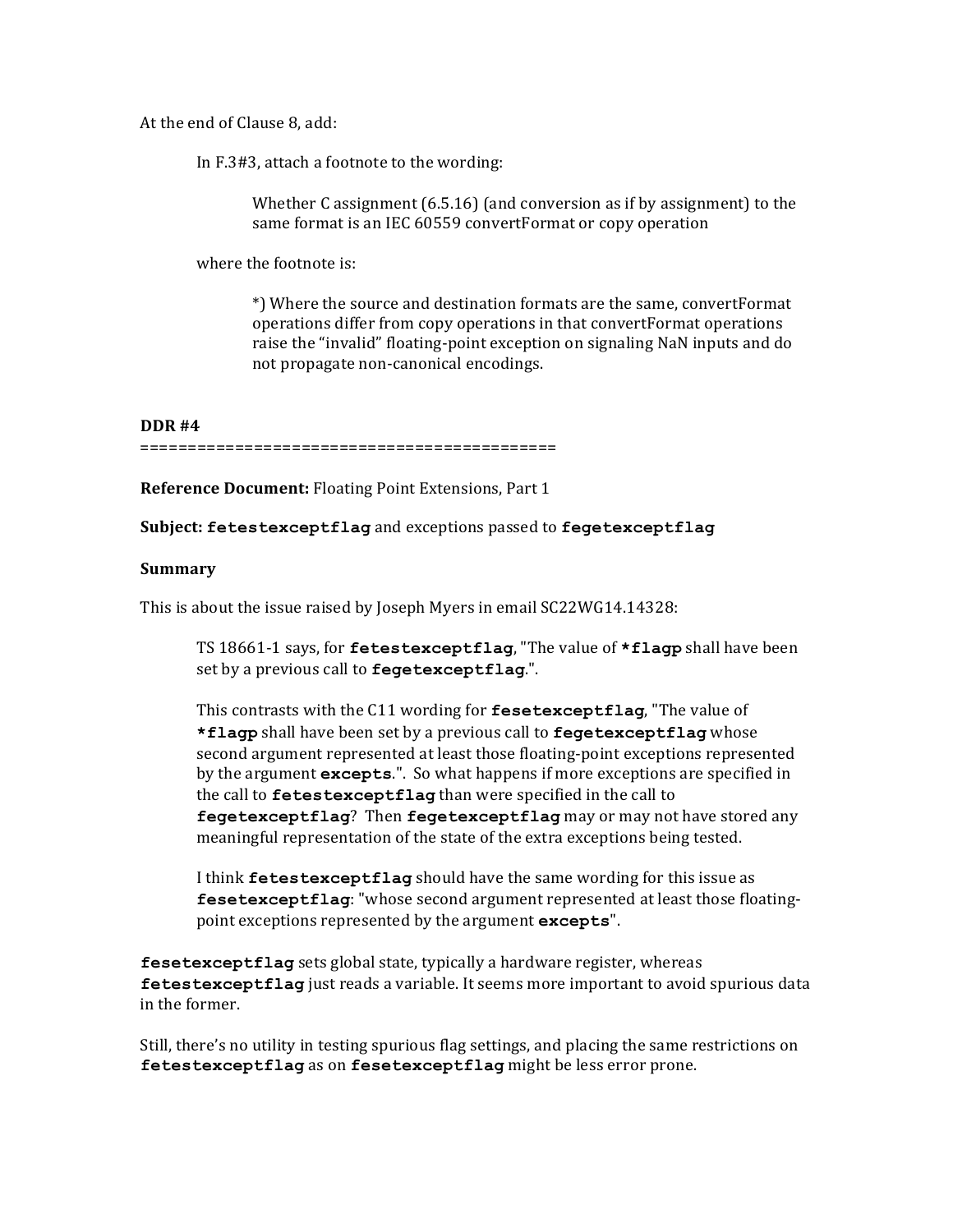## **Suggested Technical Corrigendum**

In 15.2, in the new text for  $C$  7.6.2.4a#2, change:

The value of **\*flagp** shall have been set by a previous call to **fegetexceptflag**.

to:

The value of **\*flagp** shall have been set by a previous call to **fegetexceptflag** whose second argument represented at least those floating-point exceptions represented by the argument **excepts**.

#### **DDR #5**

============================================

**Reference Document:** Floating Point Extensions, Part 1

**Subject:** Editorial changes

#### **Summary**

In CFP email, Fred Tydeman noted:

Searching for "infinite precision" in part 1, most of them have "(as if) to" before it. Except,  $ffma$ ,  $ffmal$ ,  $dfma1$  which is missing the " $(as if)$ ".

Right. In particular, all the functions that round result to narrower type have "(as if)", except for the **fma** family.

#### **Suggested Technical Corrigendum**

In 14.5, in the new text for C 7.12.13a.5#2, insert "(as if)" before "to infinite precision".

#### **DDR #6**

============================================

**Reference Document:** Floating Point Extensions, Part 2

**Subject:** Editorial clarification about number digits in the coefficient

#### **Summary**

In 12.5, n is defined to be "the number of digits in the coefficient  $c$ ", where the decimal floating-point argument is represented by the triple  $(s, c, q)$ . The intention is that *n* is the number of digits in the coefficient of the particular argument, i.e., the number of significant digits, not the maximum number of digits in the coefficient for the type. This might be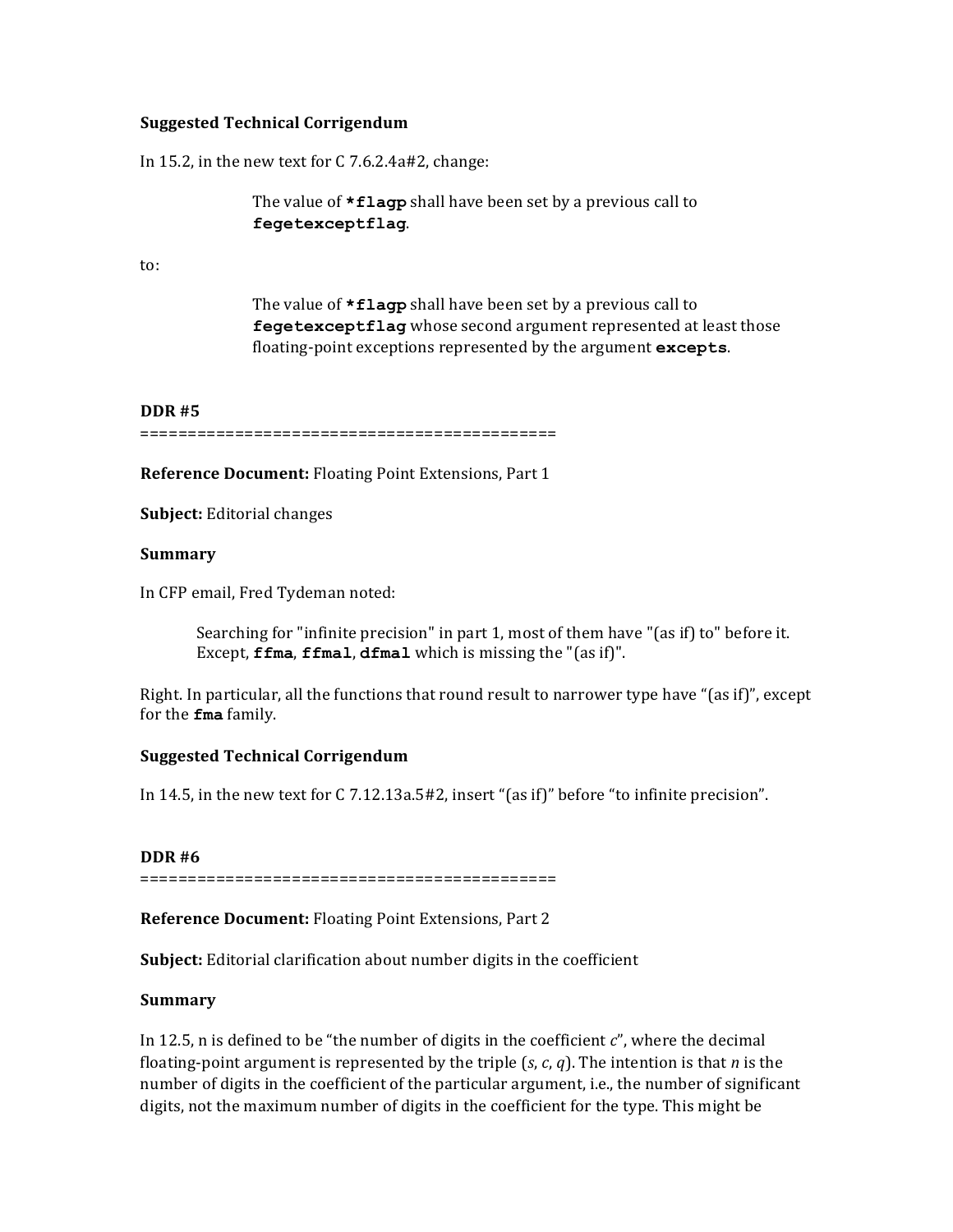misread, particularly since 5.2.4.2.2a says

 $-$  number of digits in the coefficient

| DEC32 MANT DIG         |     |
|------------------------|-----|
| DEC64 MANT DIG         | 16  |
| <b>DEC128 MANT DIG</b> | -34 |

This part of 5.2.4.2.2a is in the context of characterizing the type, so clearly refers to the type and not any particular representation.

## **Suggested Technical Corrigendum**

In 12.5, change:

where *n* is the number of digits in the coefficient  $c$ 

to:

where  $n$  is the number of significant digits in the coefficient  $c$ 

## **DDR #7**

============================================

**Reference Document:** Floating Point Extensions, Part 3

**Subject:** Missing specification for usual arithmetic conversions, tgmath

#### **Summary**

This is about the issue raised by Joseph Myers in email SC22WG14.14282:

C11 specifies that the usual arithmetic conversions on the pair of types (long double, double) produces a result of type long double.

Suppose **long** double and double have the same set of values. TS 18661-3 rewrites the rules for usual arithmetic conversions so that the case "if both operands are floating types and the sets of values of their corresponding real types are equivalent" prefers interchange types to standard types to extended types. But this leaves the case of (long double, double) unspecified as to which type is chosen, unlike in C11, as those are both standard types.

I think this is a defect in TS 18661-3, and it should say that if both are standard types with the same set of values then long double is preferred to double which is preferred to **float**, as in C11.

A similar issue could arise if two of the extended types have equivalent sets of values. I'm not aware of anything to prohibit that, although it seems less likely in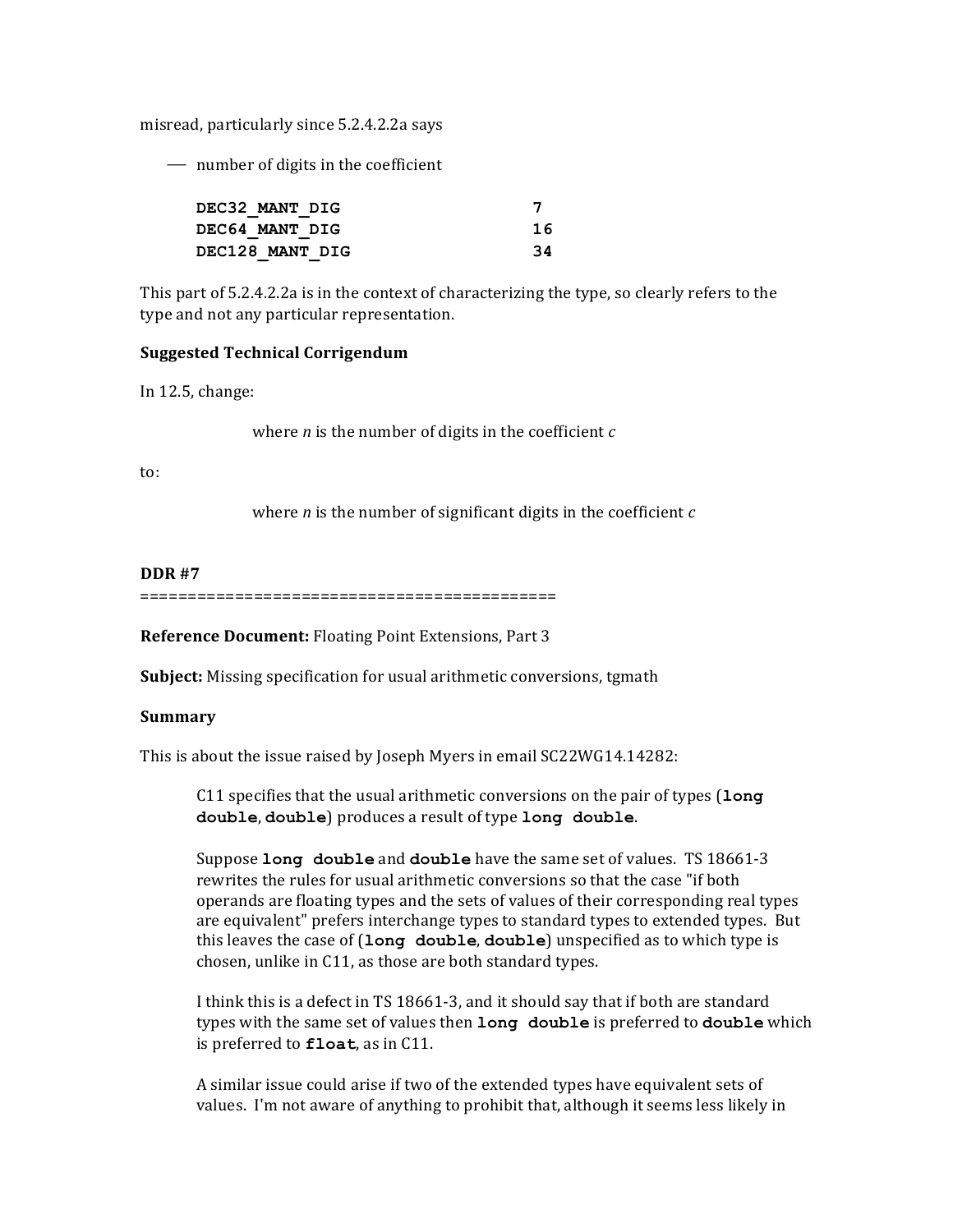practice. I think the natural fix would be to say that **Float128x** is preferred to **Float64x** which is preferred to **Float32x**.

I think such an issue would also arise for  $lt$ tgmath.h> (if **Float64x** and **Float128x** have the same set of values, the choice doesn't seem to be specified). It also seems possible for the **<tgmath.h>** rules for purely floatingpoint arguments to produce a different result from the usual arithmetic conversions (consider the case where **Float32x** is wider than **long double**, and **<tgmath.h>** chooses long double), and since rules that are the same in most cases but subtly different in obscure cases tend to be confusing. I wonder if it might be better to specify much simpler rules for **<tgmath.h>**: take the type resulting from the usual arithmetic conversions[ $*$ ], where integer arguments are replaced by **Decimal64** if there are any decimal arguments and **double** otherwise. (That's different from the present rules for e.g.  $($ **Float32x**,  $int$ ), but it's a lot simpler, and seems unlikely in practice to choose a type with a different set of values from the present choice.)

 $[*]$  Meaningful for more than two arguments as long as the usual arithmetic conversions are commutative and associative as an operation on pairs of types.

Though substantive, the suggested change to the usual arithmetic conversions is consistent with the intention in TS 18661-3 to specify all the cases (except where neither format is a subset of the other and the formats are not the same). The missing cases were an oversight. The suggested preferences of long double over double over float and Float128x over **Float64x** over **Float32x** are the obvious choices.

Joseph Myers notes that the **<tgmath.h>** specification is incomplete in the same way as the usual arithmetic conversions. He argues for simplifying the specification by referring to the usual arithmetic conversions specification, rather than mostly repeating it, as the current specification does. The suggested Technical Corrigendum below follows this new approach. Though a substantive change to TS 18661-3, the effects on implementations and users are expected to be minimal - worth the simplification.

The suggested Technical Corrigendum below also restores footnote number 62, which is lost in the current TS 18661-3.

#### **Suggested Technical Corrigendum**

In clause 8, change the replacement text for  $6.3.1.8#1$ :

If one operand has decimal floating type, the other operand shall not have standard floating type, binary floating type, complex type, or imaginary type.

If both operands have floating types and neither of the sets of values of their corresponding real types is a subset of (or equivalent to) the other, the behavior is undefined.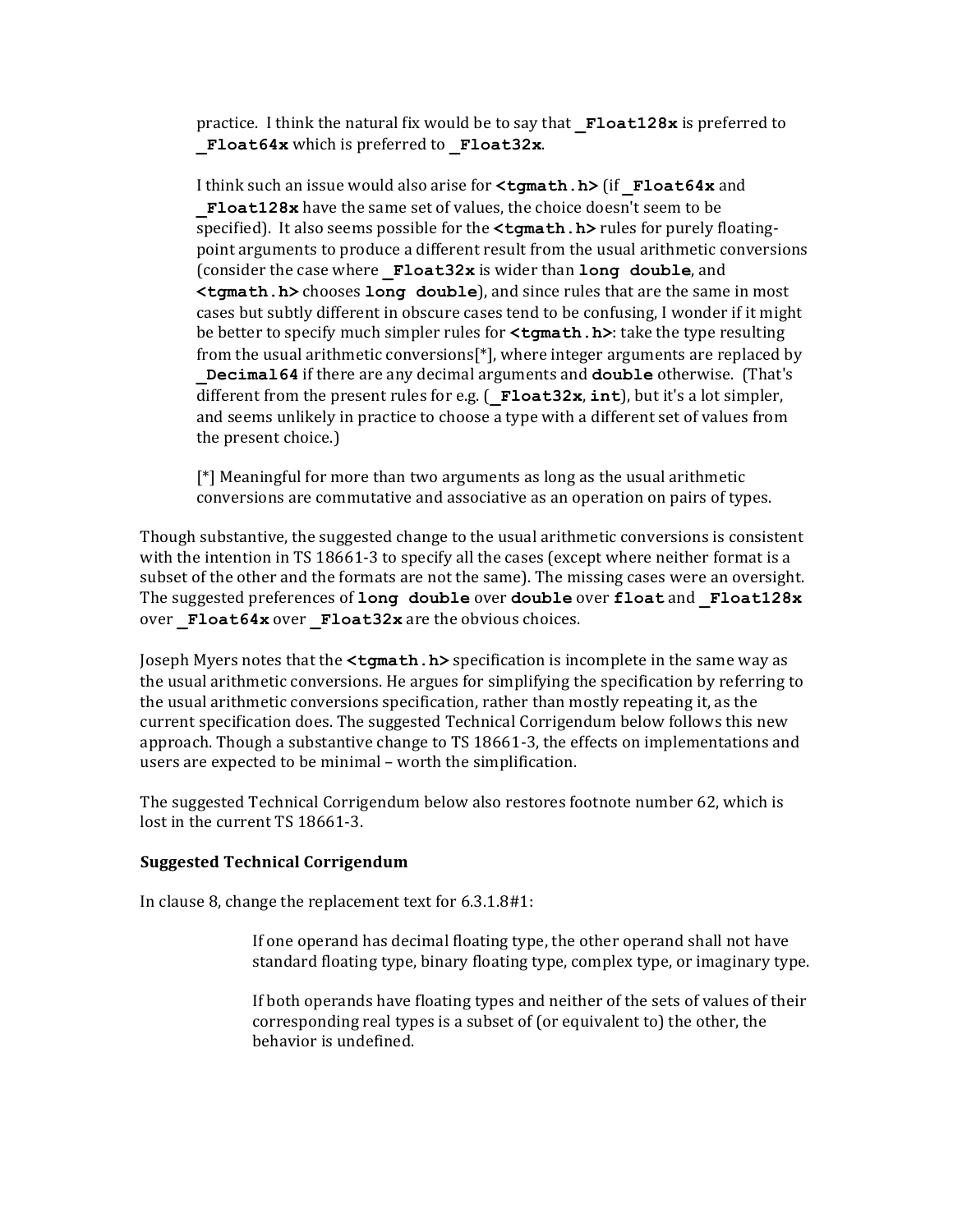Otherwise, if both operands are floating types and the sets of values of their corresponding real types are equivalent, then the following rules are applied:

> If both operands have the same corresponding real type, no further conversion is needed.

Otherwise, if the corresponding real type of either operand is an interchange floating type, the other operand is converted, without change of type domain, to a type whose corresponding real type is that same interchange floating type.

Otherwise, if the corresponding real type of either operand is a standard floating type, the other operand is converted, without change of type domain, to a type whose corresponding real type is that same standard floating type.

Otherwise, if both operands have floating types, the operand, whose set of values of its corresponding real type is a (proper) subset of the set of values of the corresponding real type of the other operand, is converted, without change of type domain, to a type with the corresponding real type of that other operand.

Otherwise, if one operand has a floating type, the other operand is converted to the corresponding real type of the operand of floating type.

Otherwise, the integer promotions are performed on both operands. Then the following rules are applied to the promoted operands:

. . .

## to:

If one operand has decimal floating type, the other operand shall not have standard floating type, binary floating type, complex type, or imaginary type.

If both operands have floating types and neither of the sets of values of their corresponding real types is a subset of (or equivalent to) the other, the behavior is undefined.

If both operands have the same corresponding real type, no further conversion is needed.

Otherwise, if both operands are floating types and the sets of values of their corresponding real types are equivalent, then the following rules are applied:

If the corresponding real type of either operand is an interchange floating type, the other operand is converted, without change of type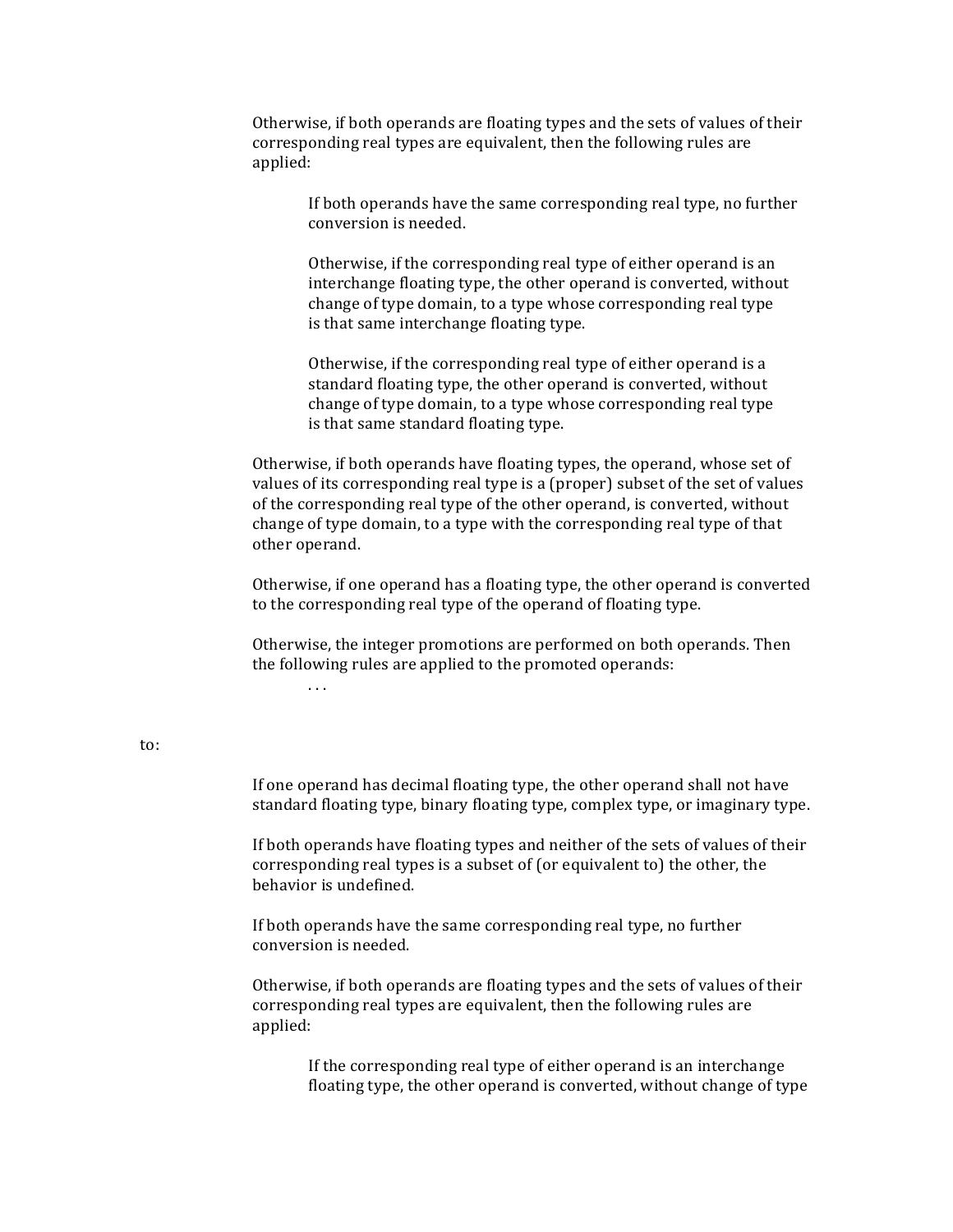domain, to a type whose corresponding real type is that same interchange floating type.

Otherwise, if the corresponding real type of either operand is **long double**, the other operand is converted, without change of type domain, to a type whose corresponding real type is **long double**.

Otherwise, if the corresponding real type of either operand is **double**, the other operand is converted, without change of type domain, to a type whose corresponding real type is **double**.

(All cases where **float** might have the same format as another type are covered above.)

Otherwise, if the corresponding real type of either operand is **Float128x** or **Decimal128x**, the other operand is converted, without change of type domain, to a type whose corresponding real type is Float128x or Decimal128x, respectively.

Otherwise, if the corresponding real type of either operand is **Float64x** or **Decimal64x**, the other operand is converted, without change of type domain, to a type whose corresponding real type is **Float64x** or **Decimal64x**, respectively.

Otherwise, if both operands have floating types, the operand, whose set of values of its corresponding real type is a (proper) subset of the set of values of the corresponding real type of the other operand, is converted, without change of type domain62), to a type with the corresponding real type of that other operand.

Otherwise, if one operand has a floating type, the other operand is converted to the corresponding real type of the operand of floating type.

Otherwise, the integer promotions are performed on both operands. Then the following rules are applied to the promoted operands:

 $\ldots$ 

In clause 15, replace:

In 7.25#3c, replace the bullets:

… bullets …

with:

 $-$  If two arguments have floating types and neither of the sets of values of their corresponding real types is a subset of (or equivalent to) the other, the behavior is undefined.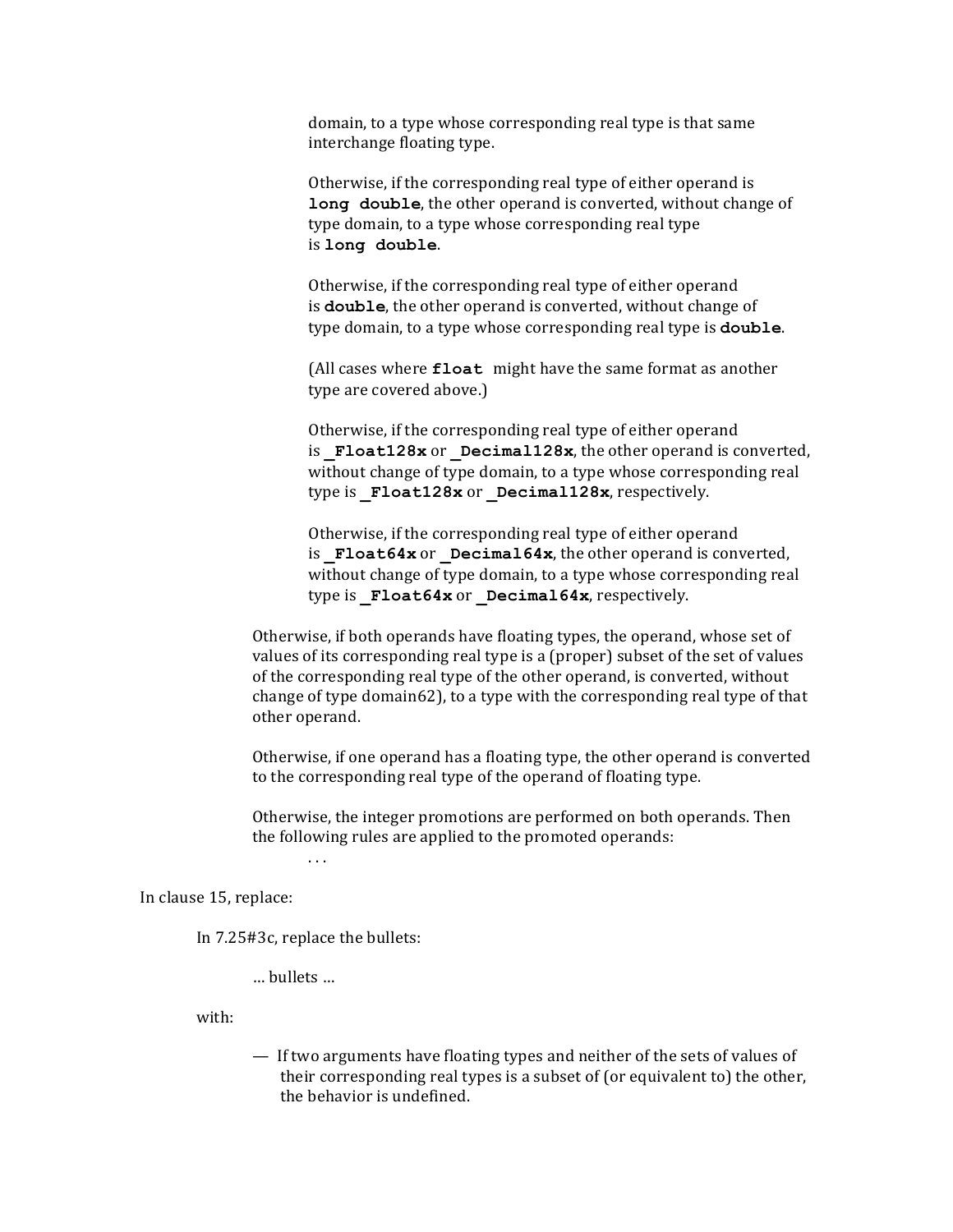- $-$  If any arguments for generic parameters have type **Decimal***M* where  $M \geq 64$  or Decimal*N***x** where  $N \geq 32$ , the type determined is the widest of the types of these arguments. If  $DecimalM$  and  $DecimalNx$  are both widest types (with equivalent sets of values) of these arguments, the type determined is **Decimal***M*.
- Otherwise, if any argument for generic parameters is of integer type and another argument for generic parameters has type **Decimal32**, the type determined is **Decimal64**.
- Otherwise, if any argument for generic parameters has type Decimal32, the type determined is Decimal32.
- $\overline{a}$  Otherwise, if the corresponding real type of any argument for generic parameters has type long double, Float*M* where *M* ≥ 128, or **Float***N***x** where  $N \ge 64$ , the type determined is the widest of the corresponding real types of these arguments. If **Float***M* and either **long double** or **Float***N***x** are both widest corresponding real types (with equivalent sets of values) of these arguments, the type determined is **Float***M*. Otherwise, if long double and **Float***N***x** are both widest corresponding real types (with equivalent sets of values) of these arguments, the type determined is **long** double.
- $\sim$  0 therwise, if the corresponding real type of any argument for generic parameters has type **double**, **Float64**, or **Float32x**, the type determined is the widest of the corresponding real types of these arguments. If **\_Float64** and either **double** or **\_Float32x** are both widest corresponding real types (with equivalent sets of values) of these arguments, the type determined is **Float64**. Otherwise, if **double** and **Float32x** are both widest corresponding real types (with equivalent sets of values) of these arguments, the type determined is **double**.
- Otherwise, if any argument for generic parameters is of integer type, the type determined is **double**.
- Otherwise, if the corresponding real type of any argument for generic parameters has type **Float32**, the type determined is **Float32**.
- $-$  Otherwise, the type determined is **float**.

In the second bullet  $7.25#3c$ , attach a footnote to the wording:

the type determined is the widest

where the footnote is:

\*) The term widest here refers to a type whose set of values is a superset of (or equivalent to) the sets of values of the other types.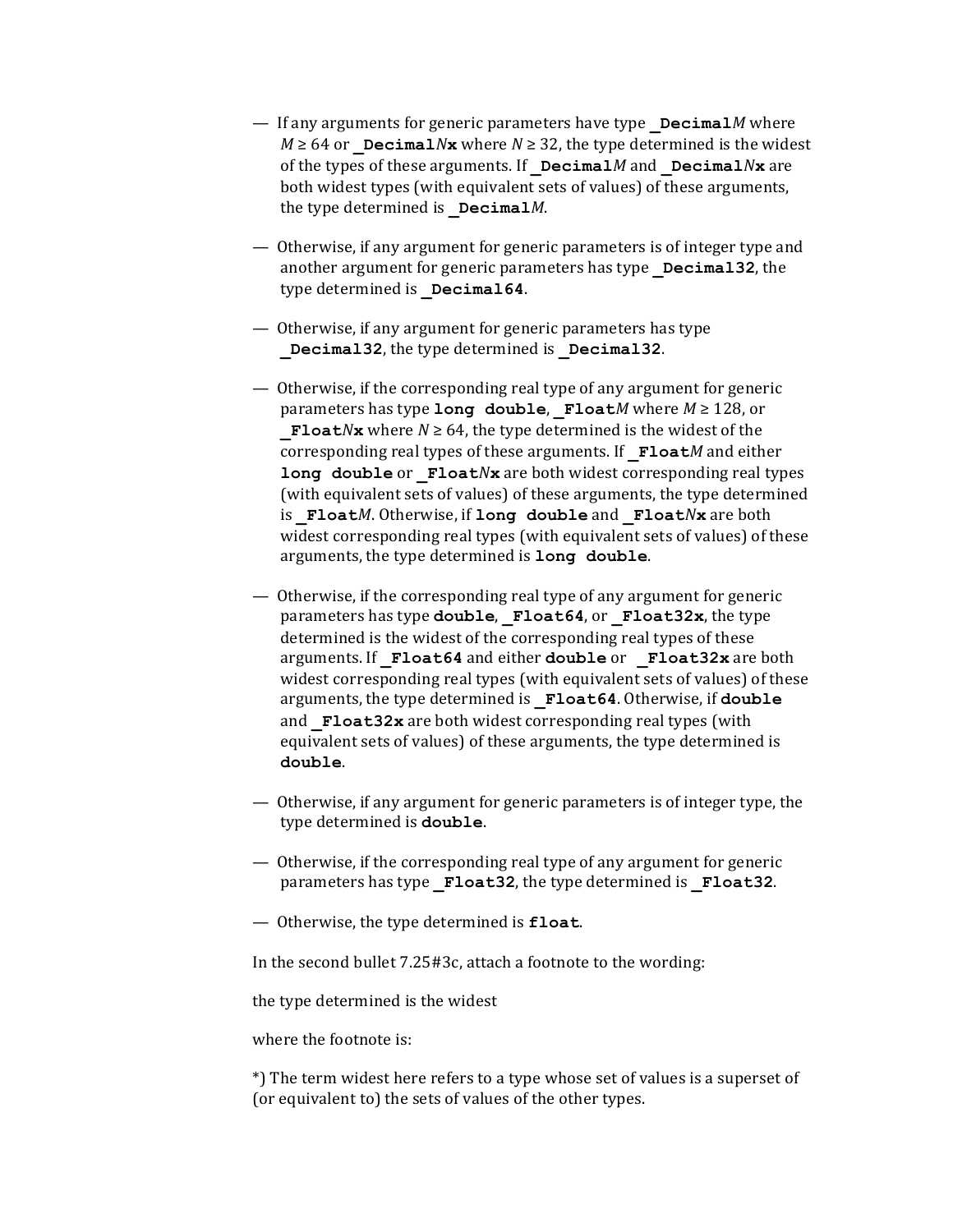In 7.25#3c, replace the first sentence and bullets:

[3c] Except for the macros for functions that round result to a narrower type  $(7.12.13a)$ , use of a type-generic macro invokes a function whose generic parameters have the corresponding real type determined by the corresponding real types of the arguments as follows:

- $-$  First, if any argument for generic parameters has type **Decimal128**, the type determined is **Decimal128**.
- Otherwise, if any argument for generic parameters has type **Decimal64**, or if any argument for generic parameters is of integer type and another argument for generic parameters has type **Decimal32**, the type determined is **Decimal64**.
- $-$  Otherwise, if any argument for generic parameters has type Decimal32, the type determined is Decimal32.
- $\overline{a}$  Otherwise, if the corresponding real type of any argument for generic parameters is **long** double, the type determined is long double.
- $\sim$  0 therwise, if the corresponding real type of any argument for generic parameters is **double** or is of integer type, the type determined is **double**.
- Otherwise, if any argument for generic parameters is of integer type, the type determined is **double**.
- $-$  Otherwise, the type determined is **float**.

with:

[3c] Except for the macros for functions that round result to a narrower type  $(7.12.13a)$ , use of a type-generic macro invokes a function whose generic parameters have the corresponding real type determined by the types of the arguments for the generic parameters as follows:

- $-$  Arguments of integer type are regarded as having type **Decimal64** if any argument has decimal floating type, and as having type **double** otherwise.
- $-$  If the function has exactly one generic parameter, the type determined is the corresponding real type of the argument for the generic parameter.
- $-$  If the function has exactly two generic parameters, the type determined is the corresponding real type determined by the usual arithmetic conversions  $(6.3.1.8)$  applied to the arguments for the generic parameters.

with: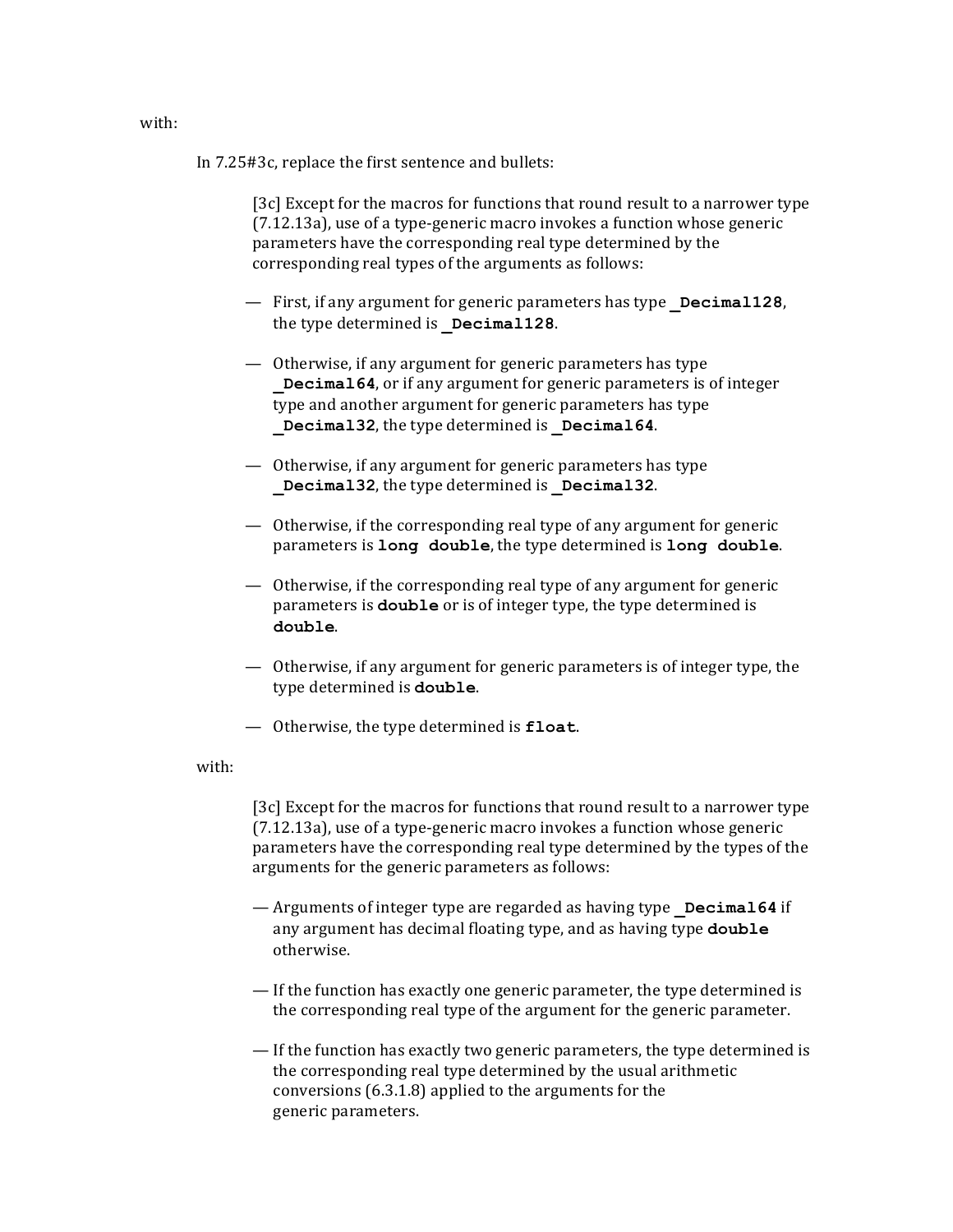$-$  If the function has more than two generic parameters, the type determined is the corresponding real type determined by repeatedly applying the usual arithmetic conversions, first to the first two arguments for generic parameters, then to that result type and the next argument for a generic parameter, and so forth until the usual arithmetic conversions have been applied to the last argument for a generic parameter.

**DDR #8** ============================================

**Reference Document:** Floating Point Extensions, Part 1

**Subject:** wrong type for **fesetmode** parameter

## **Summary**

This is about the issue raised by Joseph Myers in email SC22WG14.14358:

TS 18661-1 gives the declaration of **fesetmode** as:

```
int fesetmode(const fenv_t *modep);
```
The argument should be of type const femode t \*, not const fenv t \*.

--

This was an editorial cut-and-past error. The Description says the argument modep shall point to an objet set by a call to **fegetmode**, which sets objects of type **femode** t. It's unlikely the function would be implemented with the erroneous type.

## **Suggested Technical Corrigendum**

In 15.3, in the new text for  $C$  7.6.3.1a#1, change:

**int fesetmode(const fenv\_t \*modep);**

to:

**int fesetmode(const femode\_t \*modep);**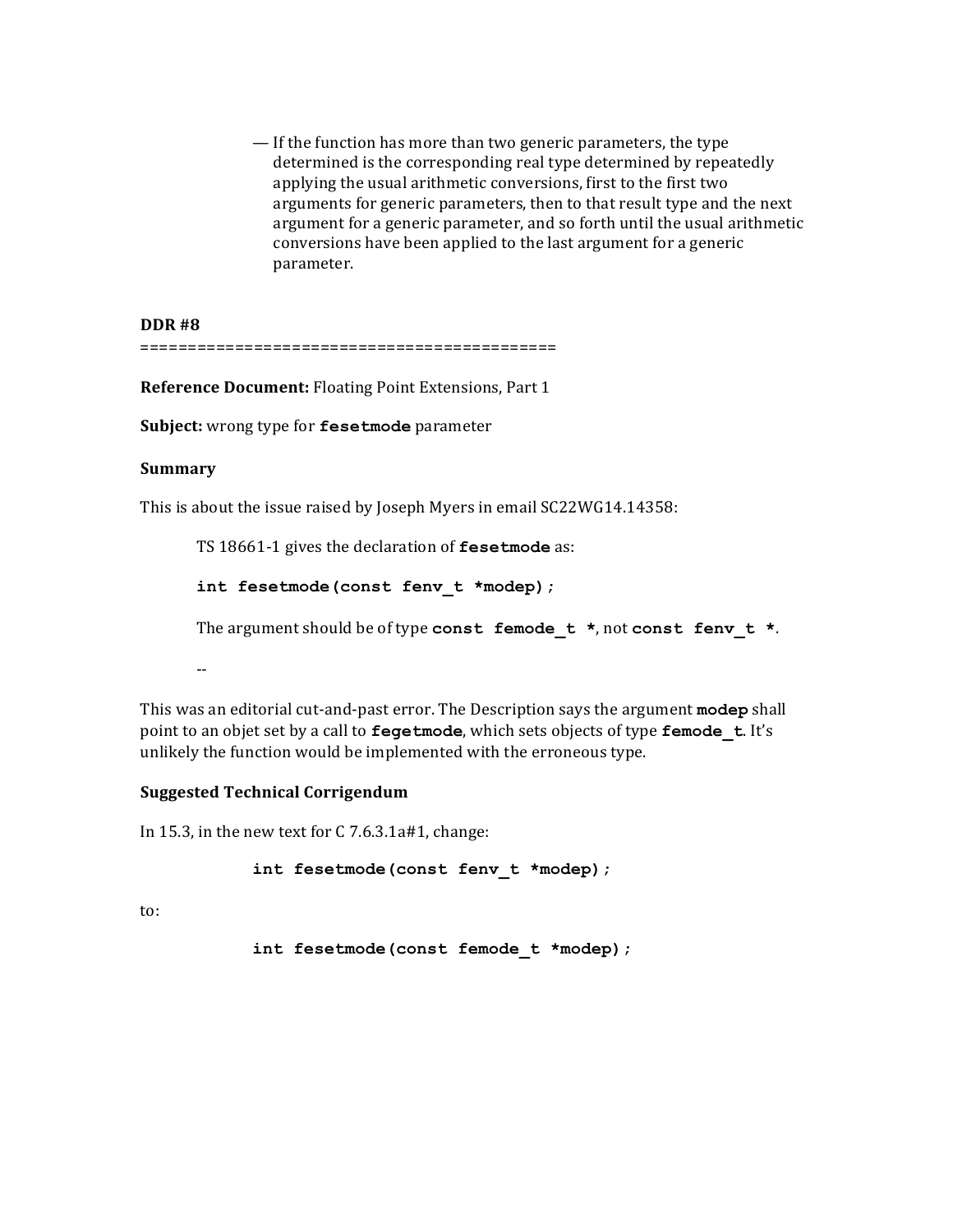**DDR #9** ============================================

**Reference Document:** Floating Point Extensions, Part 2

**Subject: a**-style formatting not IEC 60559 conformant

## **Summary**

The **a**-style formatting specified in subclause 12.5 of TS 18661-2 is not an IEC 60559 conversion for cases where the formatting precision is less than the length of the coefficient of the input. The specification entails an intermediate rounding to the floating type of the input, which might overflow resulting in a character sequence representation of infinity. IEC 60559 conversions to character sequences do not overflow, unless the language overrestricts the exponent range for character sequence output, which C does not.

Another undesirable aspect of the current specification is that in certain cases it produces results with more precision than given by a width modifier.

Here are some examples, showing the result of the intermediate conversion, with different behaviors for the current spec ("old") and the spec in the suggested Technical Corrigendum below ("new"):

| $\boldsymbol{X}$ | $\rightarrow$ | (1, 9510000, 90) | -> | 9.510000e96 |
|------------------|---------------|------------------|----|-------------|
| X                | $\rightarrow$ | (1, 951, 94)     | -> | 9.51e96     |
|                  |               |                  |    |             |
| X                | ->            | (1, 9500000, 90) | -> | 9.500000e96 |
| X                | $\rightarrow$ | (1, 95, 95)      | -> | 9.5e96      |
|                  |               |                  |    |             |
| $\boldsymbol{X}$ | ->            | Inf              | -> | inf         |
| X                | $\rightarrow$ | (1, 1, 97)       | -> | 1e97        |
|                  |               |                  |    |             |

For  $Decimal32$  input *x* with representation  $(1, 9512345, 90)$  and specifier ...

Here's another example:

For Decimal32 input x with representation  $(1, 9512345, 86)$  and specifier ...

**%.2Ha**

| old: |  | $\left( \frac{1}{950}, \frac{90}{90} \right)$ | $-2$ 9.50e92 |
|------|--|-----------------------------------------------|--------------|
| new: |  | $-$ (1, 95, 91)                               | $->$ 9.5e92  |

The examples use a to-nearest rounding.

As the examples illustrate, the problematic cases for the current "old" spec occur because of the exponent range limitation of the format used for the intermediate conversion.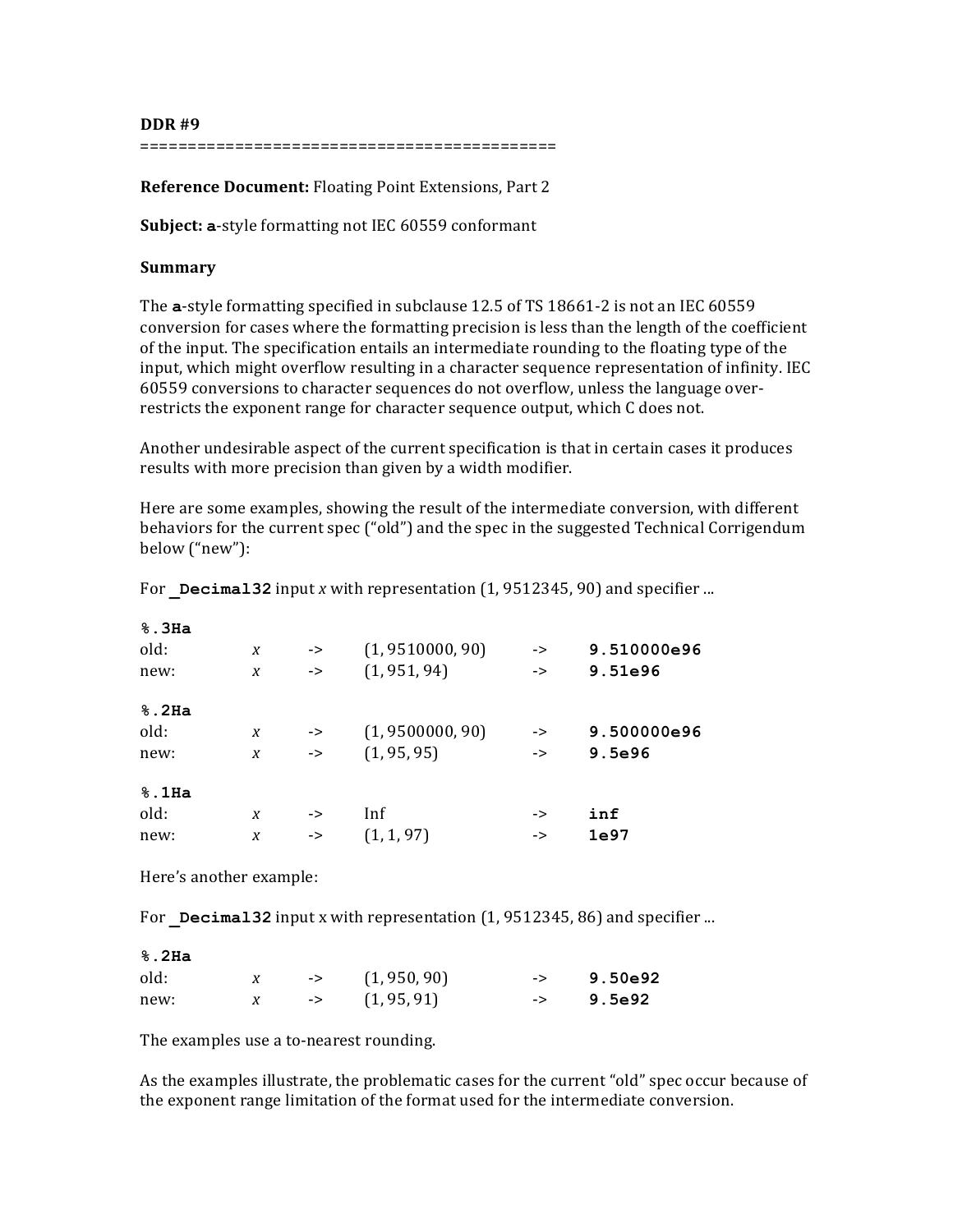The suggested Technical Corrigendum below specifies formatting that is IEC 60559 conformant and which honors a width modifier. It does not change the numerical value of the result, except in overflow cases.

## **Suggested Technical Corrigendum**

In 12.5, in the addition to  $7.21.6.1\#8$  and  $7.29.2.1\#8$ , under  $a, A$  conversion specifiers, change:

If the precision is present (in the conversion specification) and is zero or at least as large as the precision  $p$  (5.2.4.2.2) of the decimal floating type, the conversion is as if the precision were missing. If the precision is present (and nonzero) and less than the precision  $p$  of the decimal floating type, the conversion first obtains an intermediate result by rounding the input in the type, according to the current rounding direction for decimal floating-point operations, to the number of digits specified by the precision, then converts the intermediate result as if the precision were missing. The length of the coefficient of the intermediate result is the smallest number, at least as large as the formatting precision, for which the quantum exponent is within the quantum exponent range of the type (see  $5.2.4.2.2a$ ). The intermediate rounding may overflow.

to:

If the precision  $P$  is present (in the conversion specification) and is zero or at least as large as the precision  $p$  (5.2.4.2.2) of the decimal floating type, the conversion is as if the precision were missing. If the precision  $P$  is present (and nonzero) and less than the precision  $p$  of the decimal floating type, the conversion first obtains an intermediate result as follows, where  $n$  is the number of significant digits in the coefficient:

If  $n \leq P$ , set the intermediate result to the input.

If  $n > P$ , round the input value, according to the current rounding direction for decimal floating-point operations, to P decimal digits, with unbounded exponent range, representing the result with a *P*-digit integer coefficient when in the form  $(s, c, q)$ .

Convert the intermediate result in the manner described above for the case where the precision is missing.

In 12.5, in the addition to  $7.21.6.1\#8$  and  $7.29.2.1\#8$ , in EXAMPLE 3, change the results:

**9.54321e+93 9.5432e+93 9.543e+93 9.540e+93 9.500e+93 1.0000e+94 inf**